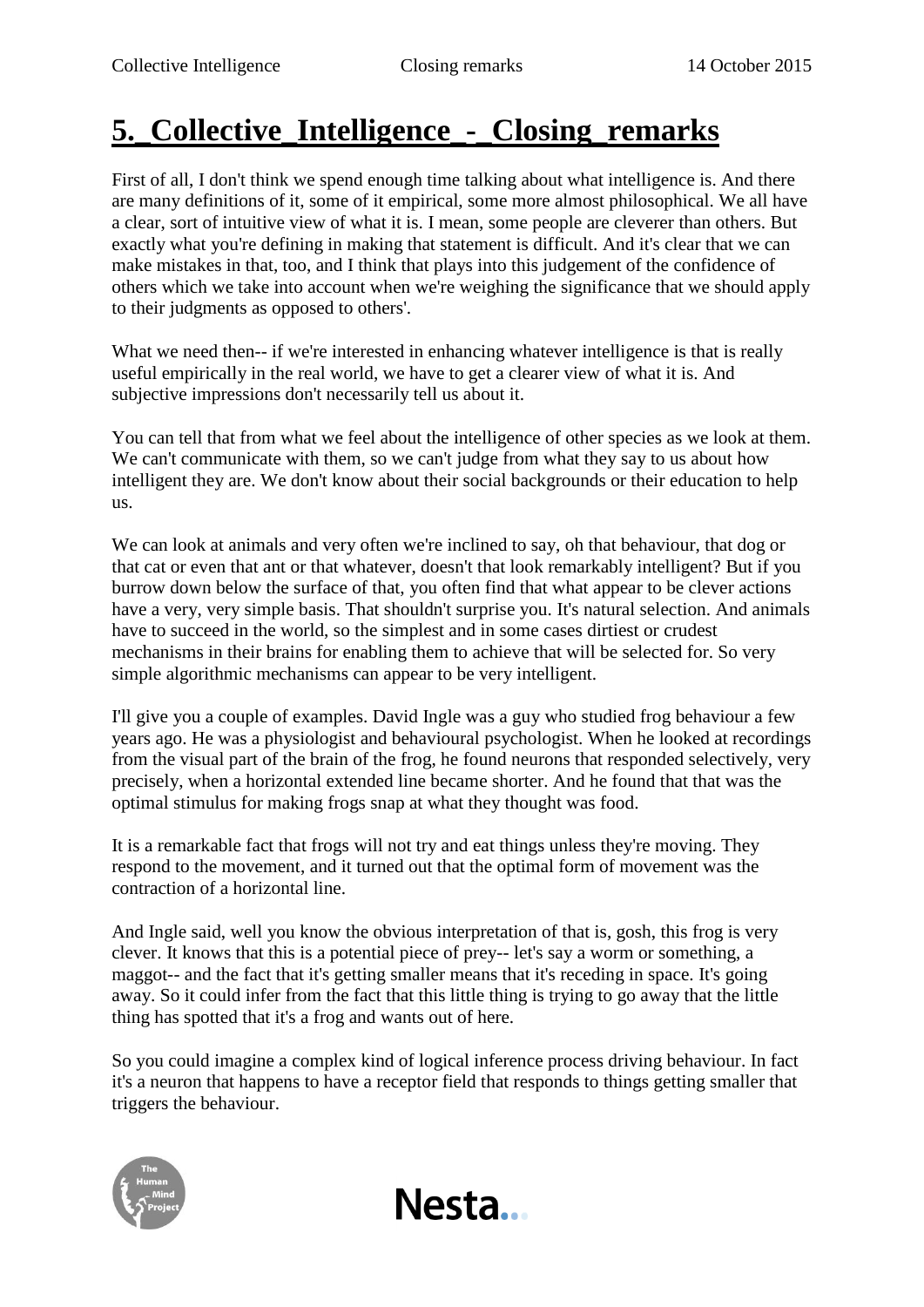Another was Horace-- again, in frogs-- Horace Barlow in the 1950s was the first person to record from ganglion cells in the frog eye and developed an idea that was called the trigger feature hypothesis, that classes of neurons have evolved to be triggered by behaviorally significant features in the world.

And he found one class of ganglion cells in which the rate of nerve impulses was influenced by where an object was within the receptive field of the neuron in space, such that the cell gave a maximal response as it was heading towards the centre, towards the centre of the field. It was a very simple structure of input from the receptors that could explain that.

But he pointed at that from the frog's point of view that was marvelous because it was predictive. The firing pattern of the cell predicted where that object was going to be in the future. It was going to be in the middle of the receptive field of this particular neuron.

And he calculated from the optimal velocity of the cells how much movement in space that would be, and how it corresponded to the reaction time of the frog. And found that the frog could simply compute from those cells where an object was going to be in the future and snap at it based on this signal coming from the receptor field telling it about movement towards a point.

So again, things that look terribly-- gosh, isn't that frog clever. It's calculating where the object's going to be, knowing the processing time in its own brain, and getting it right. Not at all. It can be done algorithmically incredibly simply.

If you believe that IQ conventionally measured has anything to do with intelligence, there's an interesting fact. And that is that IQ correlates really extraordinarily well with reaction time. If you just get someone to press a button and a light goes on, and measure that, look at how it's distributed in the population, there's a very high degree of correlation with what you measure with IQ.

What's that telling you? It's telling you that we live in the real world, and the faster you get things done in your brain, the more chance you have of exploring different options in the logical processes before coming to a conclusion. So if for whatever reason-- I don't know, your axons are better myelinated, or you can get through circuitry a bit more efficiently-- if you can do things a bit faster, than within a given period of time you've got a chance to explore more options. So speed is of the essence.

If we think, then, about how we might improve collective intelligence-- and I'll make the argument in a second that that's limited by timing as well-- then improving the speed of reliable communication could be crucially important. And that's where digital technology can obviously help, because the limits on temporal processing are completely different from those of human brains.

Can we trust our intuitions about what intelligence is? is the next thing. I think we really need to set for this field empirical and objective measures of what we think that good judgement is. I don't think that we come with a reliable subjective knowledge of how difficult things are to do. I mean, how clever people have to be to do them. For instance, it's pretty clear if you look at a brain that seeing the world-- just seeing-- is much the most difficult thing that we do. It



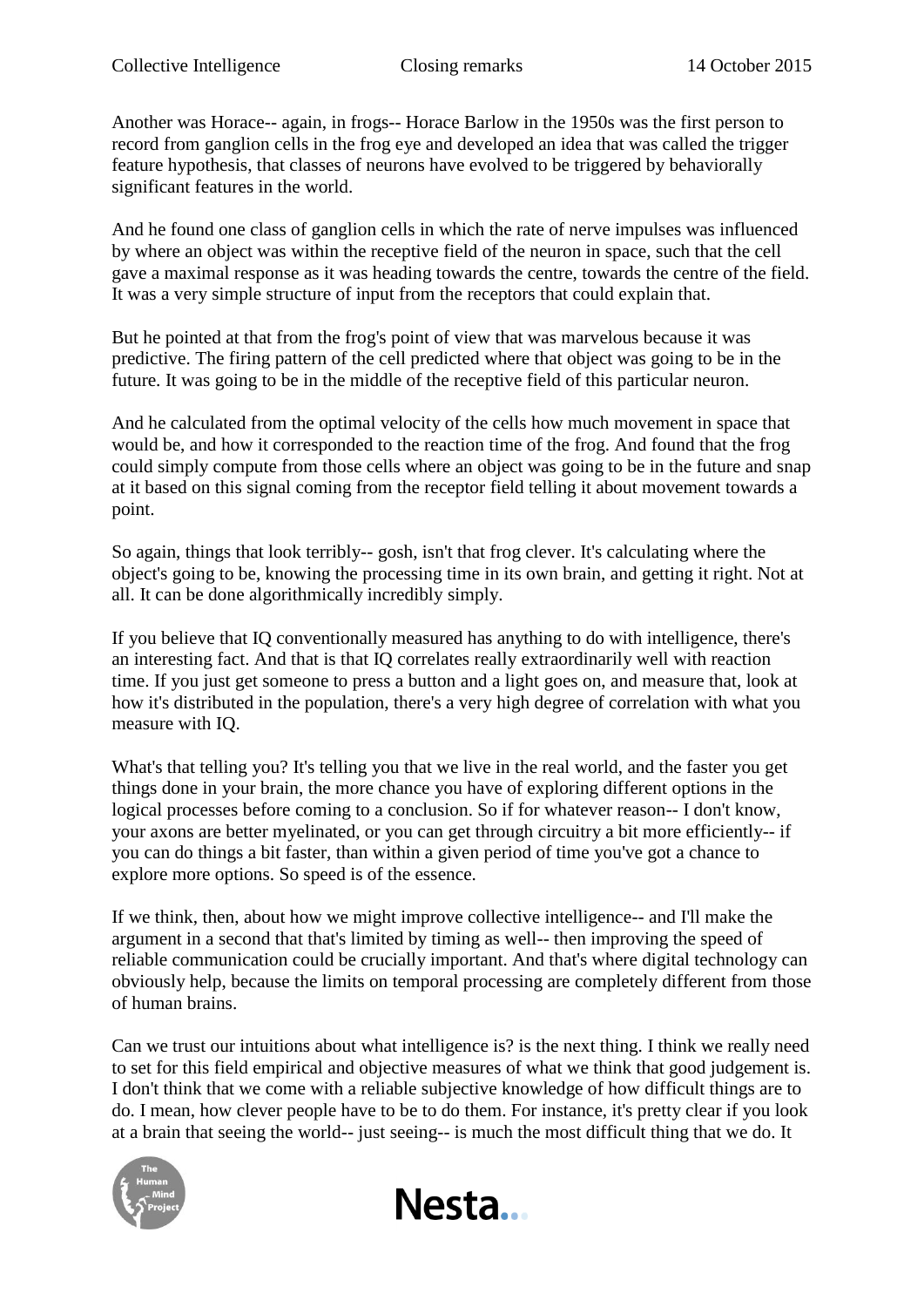involves about a third of all the neurons in your cerebral cortex. All the back of your head is just filled with machinery for doing vision.

Another way you can judge it is by how difficult, how long it was before computer techniques, computer graphics techniques, and even worse, visual recognition techniques in computers-- how long it's taken for any degree of progress. And certainly visual recognition is much, much worse than in human beings. And yet we all do it effortlessly. We don't feel, any normal person doesn't feel that vision is difficult.

And yet everybody feels-- well, almost everyone-- feels, say, I don't know, solving a Rubik's cube or doing mathematics or doing that silly little logical thing that some of us got wrong- we all feel those kinds of things are very difficult. They probably occupy very small parts of our neuronal system. And there isn't a simple relationship between how difficult we feel things are as tasks and how difficult they are in reality.

Another extension of the unreliability of our assessment of intelligence is that we tend to ascribe particular significance to individuals who have special skills-- expertise, talent. And in many cases that's good. If we have some kind of intuitive feel for, gosh, that person is very good at this or that, it can help us to identify individuals who are reliable when it comes to the transfer of knowledge and the group cooperative action. We can recognise kind of intellectual leadership in one area or another and seize on it and utilise it.

But it doesn't always work. The phrase "idiot savant" is I think useful. The fact that some individuals who clearly are not generally competent in intelligence can do certain things at a level that most individuals can't. I don't know-- eidetic memory or playing tunes on the piano from memory, that kind of thing-- which sometimes comes with forms of-- autism spectrum disorder isn't used these days, but you know what I mean. That kind of condition.

Those sorts of properties are not necessarily really difficult in terms of neuronal circuitry needed to produce them. We tend to admire them because they're unusual.

A lot of the discussion of course today was about whether and how and when groups do better than individuals. It's quite clear that in simple detection tasks-- just did you hear that noise or not? Did you see that flash of light?-- having more individuals just doing the task completely independently of each other-- handing one a piece of paper and saying yes I did, or no I didn't-- does better than individuals do just because of the statistical process called probability summation.

The chance of detecting a very weak stimulus increases with the number of detectors. It increases to the square root of number of detectors. That doesn't require any interaction between people at all. So just sharing ideas without any complex process of interaction can help in very simple judgments. And I think that's a lot of the basis of things like crowd sourcing, for instance.

Looking, let's say, at luminance variations in distant stars, which is an indicator of the presence of a planet. That's one of the crowd sourcing projects at the moment. No communication between people who do it. Everyone's sitting looking at their displays from Hubble or whatever it is, just waiting for it to happen, and then sending in a note by email



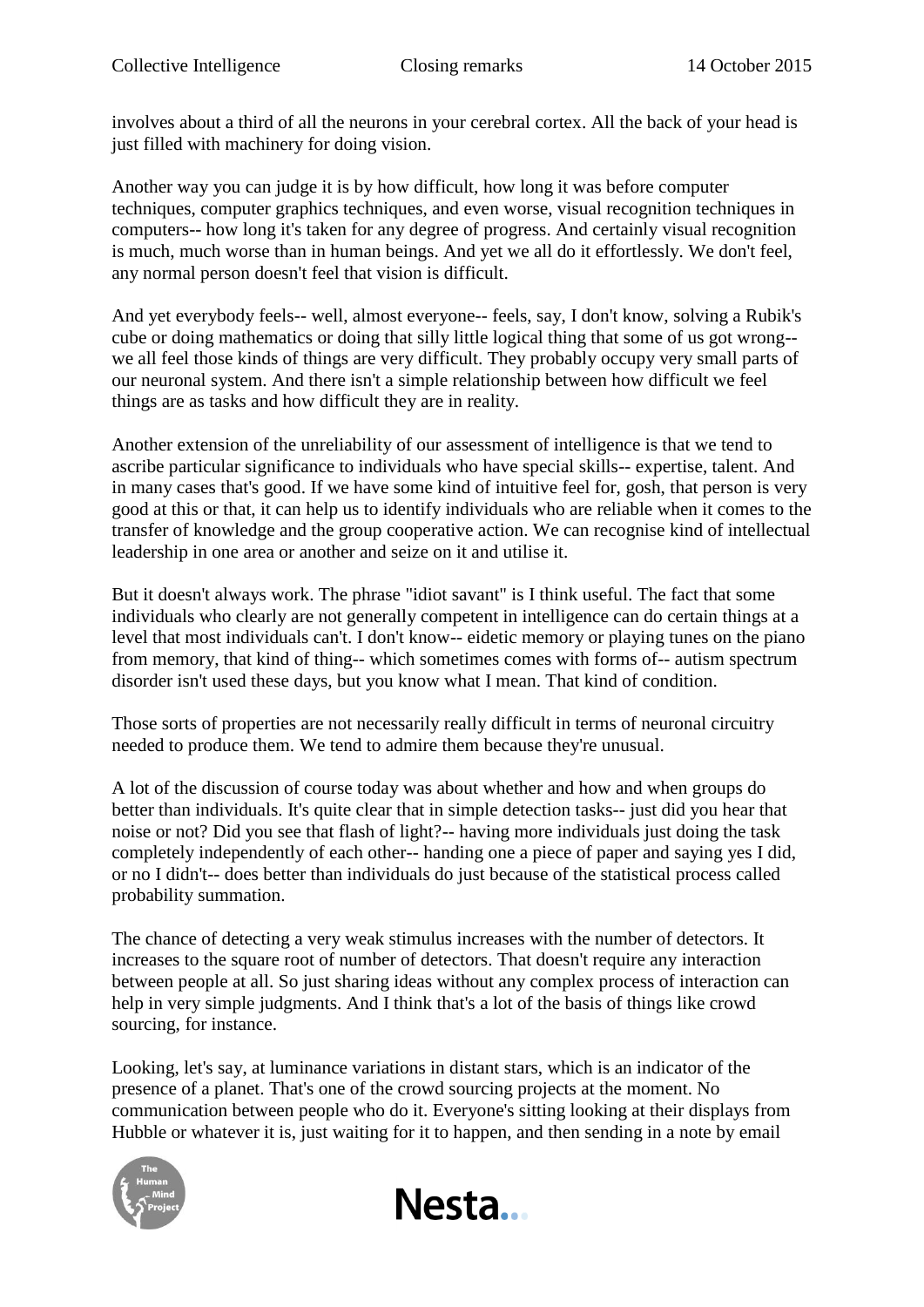when it does happen. Completely independent detection, but it improves performance compared with any one person just searching through all that material. So we can get large improvements in performance without anything magical happening between people.

The improvement over time is I guess what one would want to iron out. If you put a group of people together, how can one encourage that over time their collective judgments together on a particular topic get better and better? And that depends, I think, on the kinds of processes that Chris and many others described. One dependent on communication.

Now communication is used by all animal groups that act collectively, from ants to fish to birds or whatever, but it is very often simply based on one individual looking at the behaviour of another, seeing whether it's effective, getting feedback from that, and incorporating it in their behaviour. And that takes time, and time is valuable.

So you can look, I think, on social signalling-- say calls in monkeys to indicate the presence of potential predators or whatever-- as being a way of speeding up a process that could more slowly have been performed simply by observation and the feedback of success in others. And language allows us even to escape the immediacy of the situation to think about problems that might occur in the future and convey them to each other. So language, which we spend a lot of time talking about, is very important in speeding up the process.

We live in real time. We have to act in real time most of the time. Pace Dan Kahneman, Thinking, Fast and Slow, we don't have the luxury of being able to think slow about many of the judgments that we're making in life, judgments that require intelligent behaviour. So the luxury of an individual being able to rehearse, as it were, what might be achieved by collective interaction is important for operating in real time.

Finally, how to improve collective intelligence I guess is the ultimate agenda. Robin, of course, would tell us that we have to optimise the group size for the task-- maybe up to five for decision making in groups, perhaps 15 for debate, intense discussion around an issue, 154 consultation, and a larger group matching to Dunbar's various numbers. Although I guess that's suspicious because you can produce a number which matches any data there are, but I'm sure he's right. That's important in setting up environments which are optimum for collective intelligence.

But in all of these processes it's important to remember that any process that ensures that some individuals can influence group judgments is only as good as your ability to discriminate the expertise of individuals. So bad ideas can transmit as well if they depend on the charisma or the confidence or the bullying tactics or whatever of the people you're learning from. So, I mean, religions are a good idea. War on drugs, and policies which are driven just by the strength of conviction which transmits pretty effectively to others and can certainly influence their judgments badly.

So we have to think of constructing mechanisms for enhancing the recognition of genuine expertise if we're really going to optimise collective judgement, recognising faulty ideas as well as good ones.

Nesta...

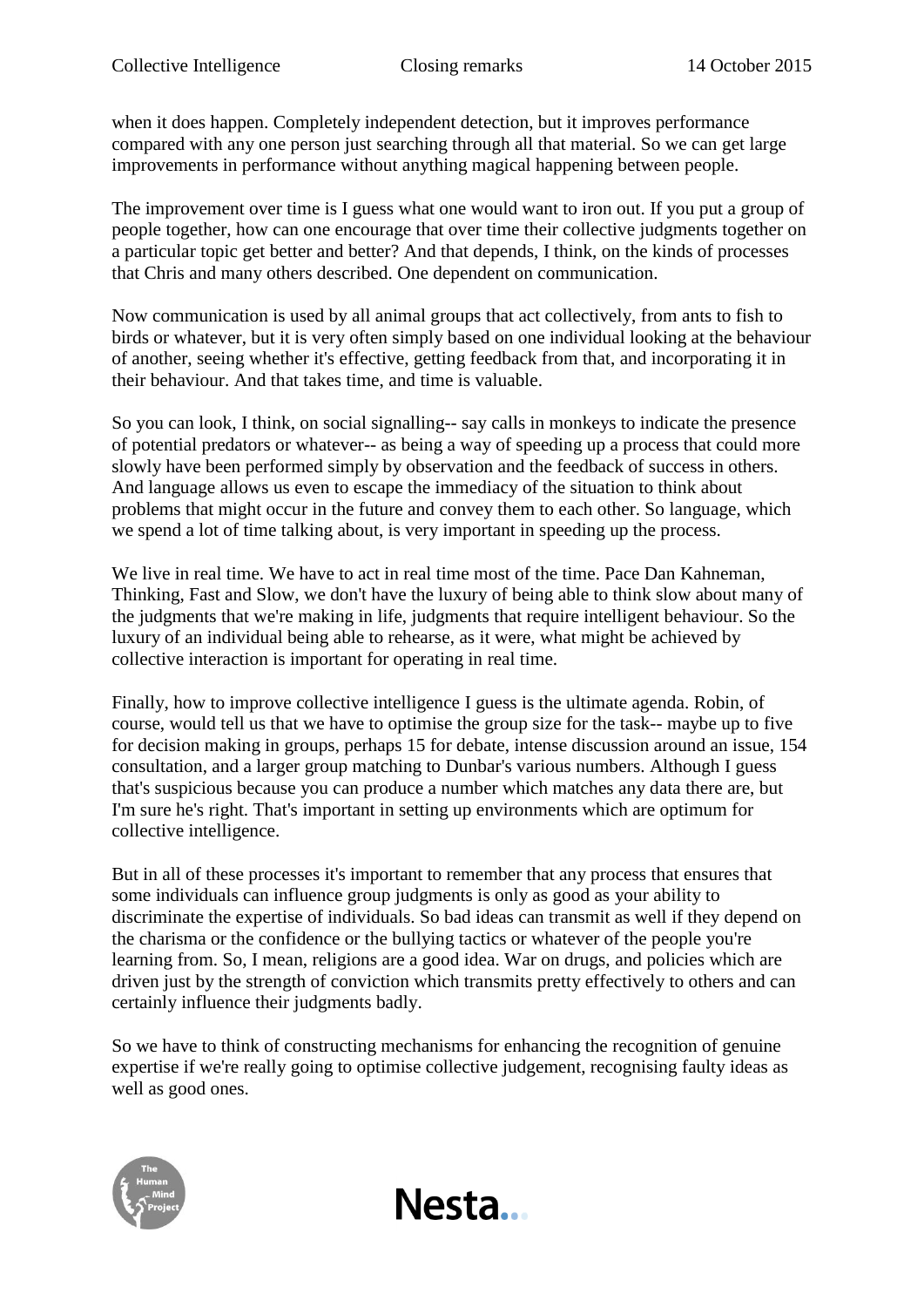The use of digital technology, the use of the internet, has been discussed a lot, and there clearly is great potential in digital devices not least because of their speed. Take, for instance, chess-playing programmes, which now-- the best of them-- can defeat leading chess masters.

But they achieve it by an entirely different approach to those that chess players are using, which tends to be based on a kind of perceptual analysis of the board as they see it-- seeing the range of possible moves and so on. Most of the software approaches taken by chessplaying programmes are exhaustive and just do it by massive number crunching-- very, very fast, something the human brain can't do. So utilising the distinctive characteristics of digital technology is important if we're going to use it optimally in aiding collective intelligence.

But that's not to say that the internet, for instance, simply as a medium for communication is necessarily any more effective than face-to-face interactions. Certainly looking at the terrible world of Twitter, it's just as influenced by the same kind of tactics that produce false attribution of competence as normal conversation is. There's bullying. There's flamboyance. There's just the volume of presence and all those things which can fool us in ordinary social intercourse. So it's not necessarily a good thing just to transfer all of our interactions to the internet thinking that that's bound to make them better.

Another is that the internet just conveys-- or even in some cases, I suspect, amplifies-- some of the distorting factors in normal communication. I think Licia mentioned that only 10% of those who contribute to Street Mapper are female, for instance. We're going to end up, if we're not careful, with more of the same gender biases in exposure to views and pressures in decision making in internet communication.

OK. Yes, we're nearly there. Yes, so there we are.

So can we learn-- can we learn--

Is knowing about how collective judgement is implemented in our brains or in psychological structures, in cognitive mechanisms, could it actually make us better utilising it? It's a ridiculous speculation at this stage, but if we knew about what goes on in the brain as a group of individuals work together on a problem, then if you know where it's done, know the structures and the networks involved in doing it, know the plastic changes in the brain that are going on in individuals as they are influenced by others, it is not inconceivable that we could design ways of improving those processes by modulating our brains in a way that can make them more effective.

Although the best way of modulating brains is through teaching people. That's what education is all about. It's about changing people's brains. So if we can learn the rules and just incorporate the rules for better use of collective decision making, then we might make much more effective societies.

And just finally, this point about confidence and competence which has threaded its way through all of our discussions today. It's not just a matter of enhancing the ability of people to listen to others, to take account of their views, but improving their ability to distinguish between confidence and competence. Look at the way that we still respond to our politicians, to our leaders in every field of life. We are clearly-- we are collectively very much more